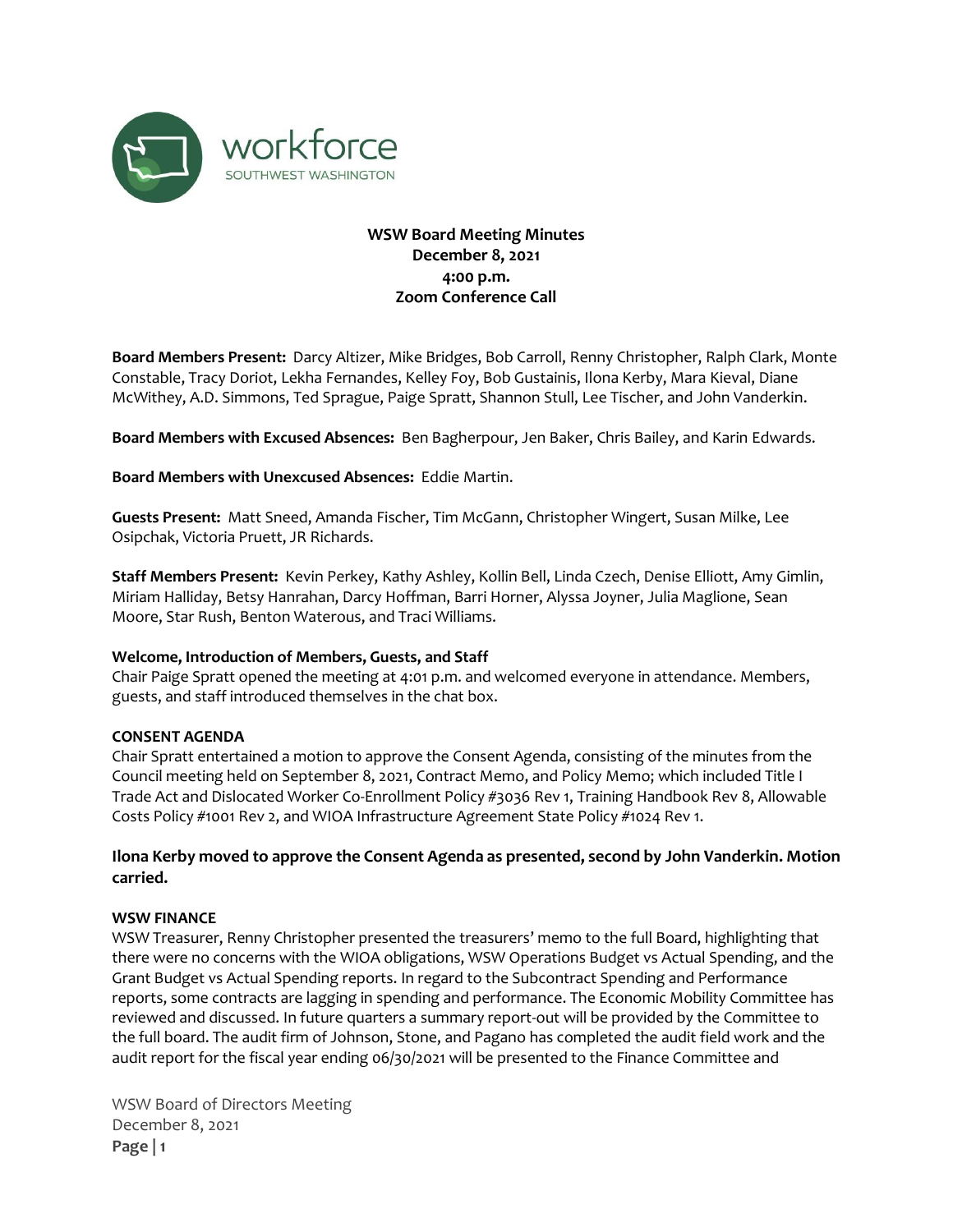Executive Board on January 19, 2022. Treasurer Renny Christopher also mentioned to the board that if any member would be interested in joining the Finance Committee to reach out.

WSW Board Treasurer, Renny Christopher and WSW Chief Financial Officer, Barri Horner, recapped the necessary budget revisions for the second half of the fiscal year beginning on January 1, 2022. Following the presentation, questions were entertained and addressed by Treasurer Renny Christopher, and WSW's CFO Barri Horner.

# **Bob Carroll moved to approve the budget revision as presented, second by Kelley Foy. Motion carried.**

## **WSW GOVERNANCE**

#### **Board Member Retirements:**

Governance Co-Chair A.D. Simmons shared that Ben Bagherpour who has served on the WSW Board of Directors for 10 years and Kelley Foy, WSW Vice Chair who has served on the WSW Board of Directors for 7 years. Ms. Simmons thanked both Ben Bagherpour and Kelley Foy for their years of service.

Chair Paige Spratt announced that A.D. Simmons would be stepping in as the interim Vice Chair at the beginning of the 2022 year.

Governance Co-Chair Ralph Clark gave the board a brief recap of the measures being taking for board recruitment and retention. Questions were answered by Governance Co-Chairs A.D. Simmons and Ralph Clark.

### **CEO REPORT**

Outgoing CEO Kevin Perkey gave his final CEO report to the board which highlighted the great work that the WSW team has achieved during his time as WSW's CEO. Mr. Perkey also gave an update that the Governor did designate the additional communities to receive additional priority services to our investments. WSW also received a \$20,000 investment from Key Bank and waiting to hear back on our ask to Senator Murray for a CDS request for summer youth investment.

#### **LEADERSHIP TRANSITION**

Chair Paige Spratt recapped the process and recruitment that the WSW Search Committee went through for the hiring of WSW's new CEO. Chair Spratt also thanked Darcy Altizer for the great work as the Search Committee Chair. Chair Spratt thanked Mr. Perkey for all his hard work and dedication to the WSW team and welcomed in WSW's new CEO Miriam Halliday.

#### **VISION FOR WSW**

WSW's CEO Miriam Halliday shared with the full board her direction forward with the WSW team. Ms. Halliday shared the BaCE project overview that the WSW team has been working on, a couple of the projects that the WSW team will focus on in the new year is board recruitment and retention, along with an internal climate survey. Ms. Halliday also gave an update on the Quality Jobs Initiative, EDA Good Jobs Grant, along with the 2022 NAWB forum. Ms. Halliday updated on the opportunity youth strategies and engaging with our higher education partners helping support students find employment post completion of their degrees.

#### **PUBLIC AND BOARD COMMENT**

Public comments were invited but none were forthcoming.

WSW Board of Directors Meeting December 8, 2021 **Page | 2**